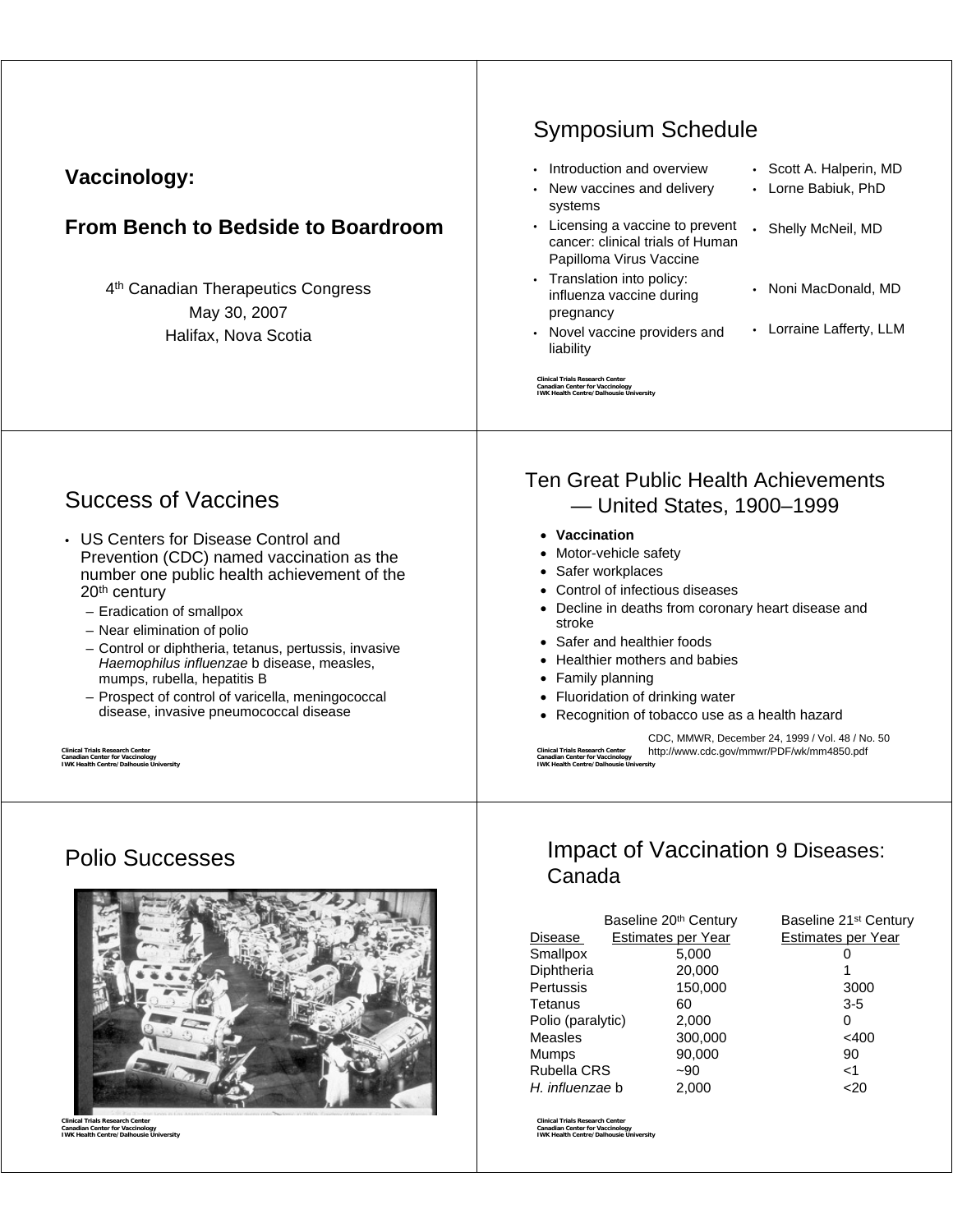#### Tetanus successes



**Clinical Trials Research Center Canadian Center for Vaccinology IWK Health Centre/Dalhousie University**

#### Cost effectiveness

Cost per Life Year Saved for Selected<br>Life-saving Interventions (from Tengs et al)

| Measles, mumps and rubella immunization for children                                    | $\leq 0$         |
|-----------------------------------------------------------------------------------------|------------------|
| Smoking cessation advice for pregnant women who smoke                                   | $\leq 0$         |
| Mandatory seat belt law                                                                 | \$69             |
| Mammography for women aged 50                                                           | \$810            |
| Chlorination of drinking water                                                          | \$3,100          |
| Smoking cessation advice for people who smoke more than one<br>pack per day             | \$9,800          |
| Driver and passenger airbags/manual lap belts (vs. airbag<br>for driver only and belts) | \$61,000         |
| Smoke detectors in homes                                                                | \$210,000        |
| Ban on products containing asbestos (vs. 0.2 fibres/cc standard)                        | \$220,000        |
| Low cholesterol diet for men over age 20 and over 180 mg/dL                             | \$360,000        |
| Crossing control arm for school buses                                                   | \$410,000        |
| Radiation emission standard for nuclear power plants                                    | \$100,000,000    |
| Chloroform private well emission standard at 48 pulp mills                              | \$99,000,000,000 |

**Clinical Trials Research Center Canadian Center for Vaccinology IWK Health Centre/Dalhousie University**

Vaccine Gestation

Tengs et al. Risk Anal 1995 15: 369-90

#### Vaccine Development

- On average, it takes 10-15 years to bring a vaccine to market
- Vaccine development is highly pyramidal; for each success there are many failures
- Most failures occur in the pre-clinical stage and in early phase 1 clinical trials
- Vaccines that reach late stage 2 and phase 3 have an increased likelihood of reaching the market
- Timing predictions are still unstable
	- Regulatory factors
	- Corporate factors

**Clinical Trials Research Center Canadian Center for Vaccinology IWK Health Centre/Dalhousie University**



### Vaccine Gestation



**Clinical Trials Research Center Canadian Center for Vaccinology IWK Health Centre/Dalhousie University** Vaccine Gestation  $\mathsf{Pre\text{-}clinical}$ Phase 1 Phase 2 Phase 3 Implementation Evaluation 5 <sub>Years</sub> <sup>10</sup> Approval Antigen discovery, immunology, adjuvants, formulation, toxicology, teratogenicity, stability, animal models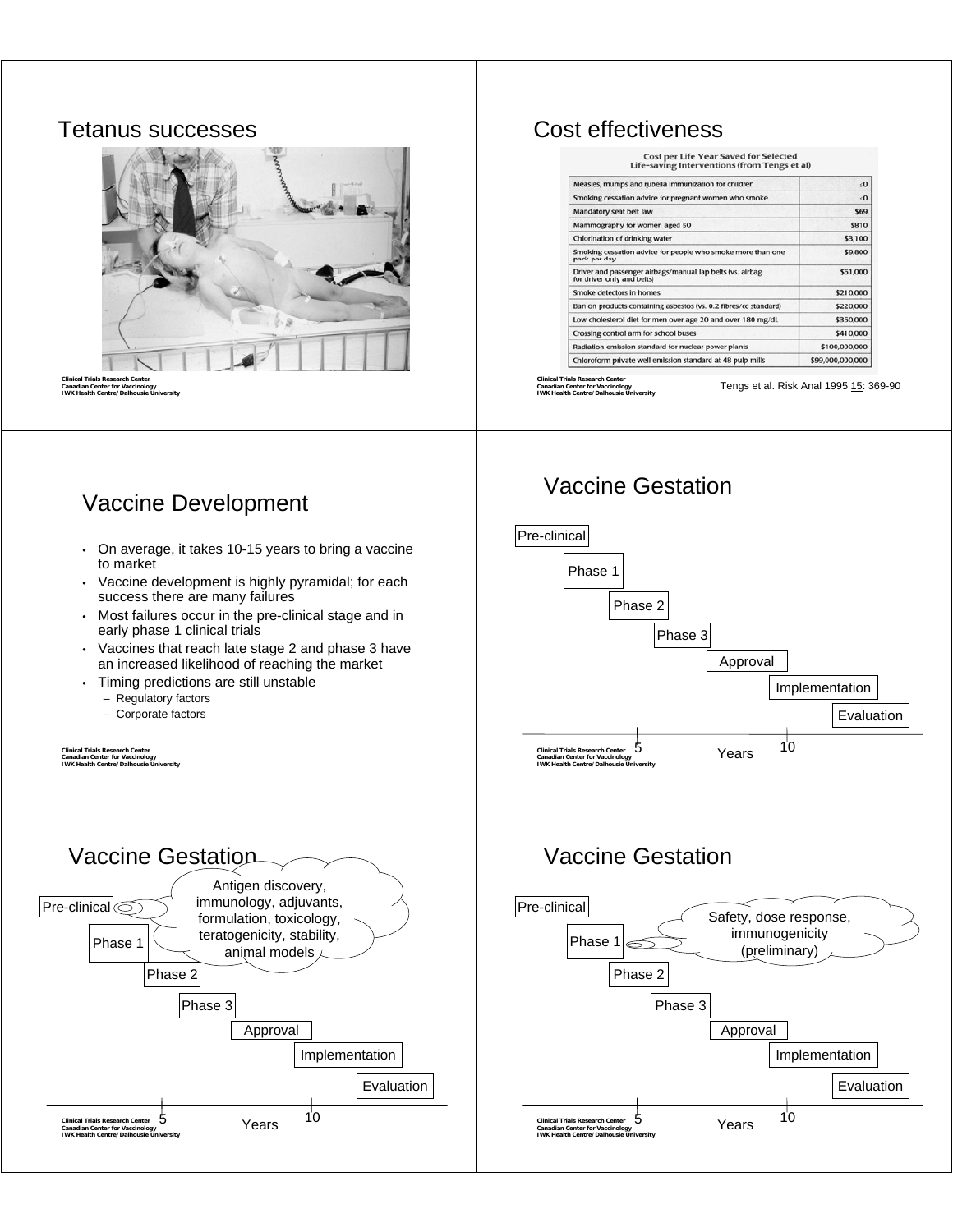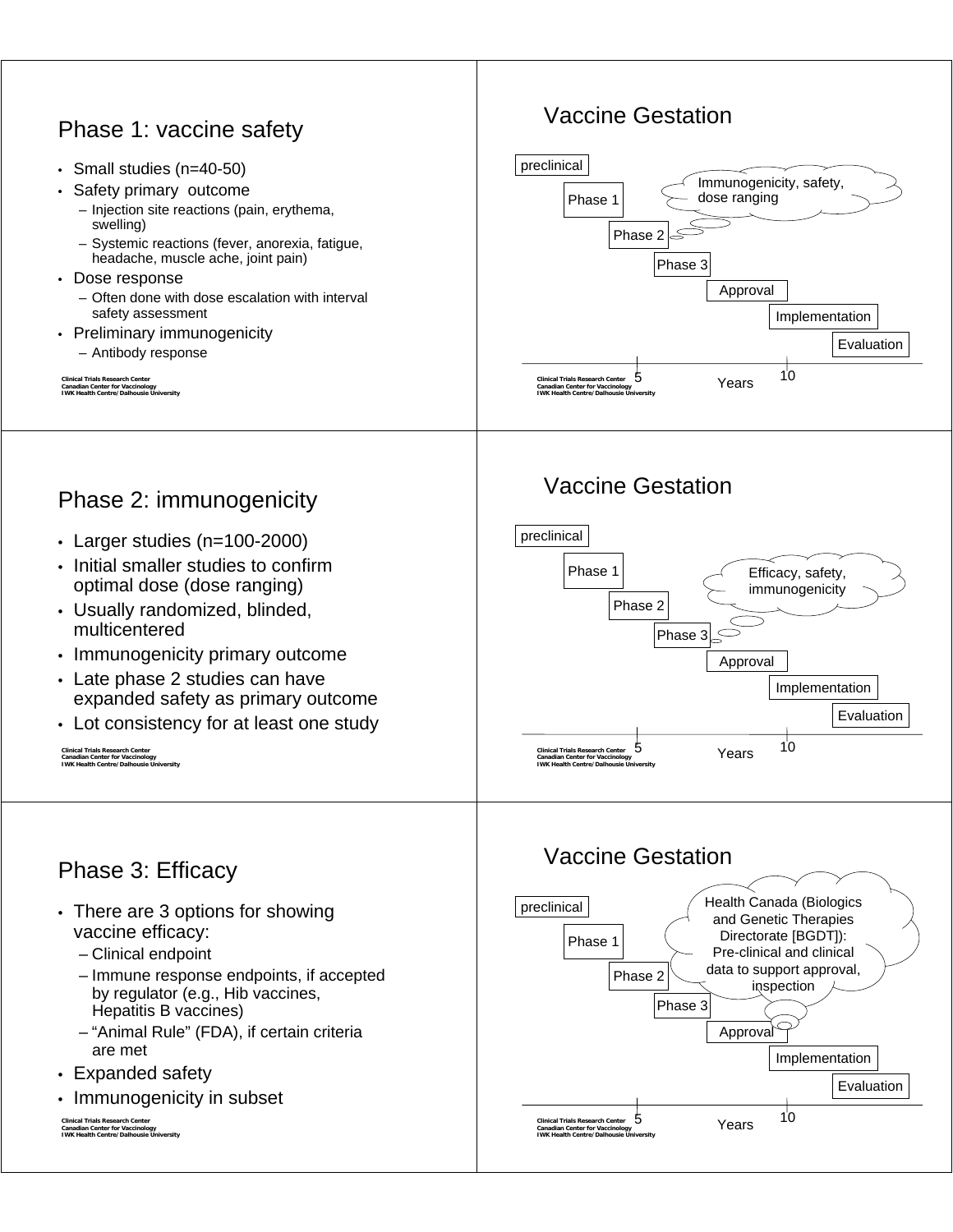





#### Phase 4: Effectiveness

- In contrast to phase 3 clinical trials to measure efficacy, phase 4 studies examine whether the vaccine works under normal use
- Expanded safety
	- Rare adverse events that occur at a frequency below clinical trial detection limits
- Program evaluation





### Vaccine Development Process